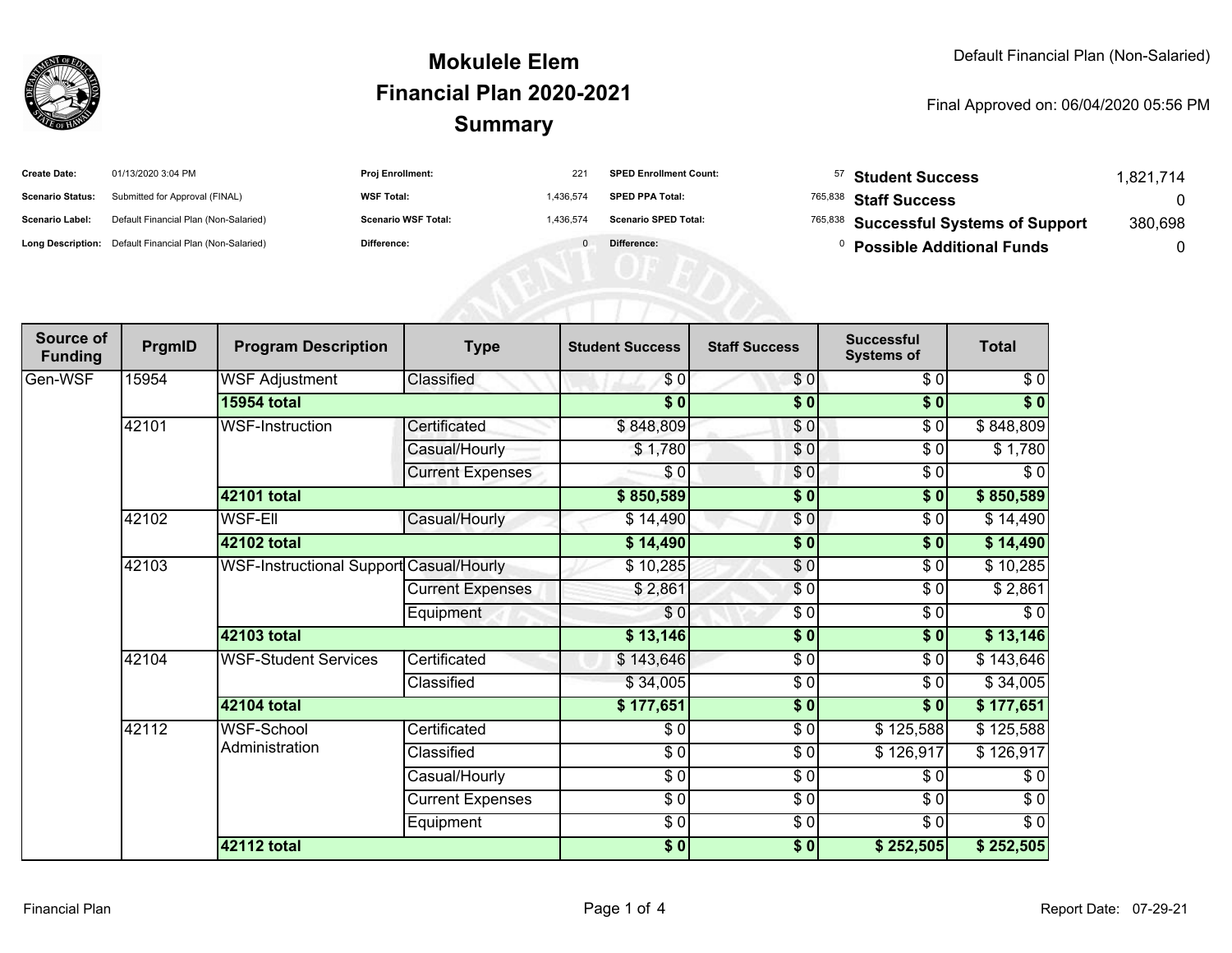

## **SummaryMokulele ElemFinancial Plan 2020-2021**

Final Approved on: 06/04/2020 05:56 PM

| Source of<br><b>Funding</b> | PrgmID           | <b>Program Description</b>                       | <b>Type</b>             | <b>Student Success</b> | <b>Staff Success</b> | <b>Successful</b><br><b>Systems of</b> | <b>Total</b>     |
|-----------------------------|------------------|--------------------------------------------------|-------------------------|------------------------|----------------------|----------------------------------------|------------------|
| Gen-WSF                     | 42113            | <b>WSF-School Facility</b><br><b>Services</b>    | Classified              | \$0                    | $\overline{\$0}$     | \$128,193                              | \$128,193        |
|                             |                  |                                                  | Casual/Hourly           | $\overline{\$0}$       | $\overline{S}0$      | $\overline{30}$                        | $\sqrt{6}$       |
|                             |                  |                                                  | <b>Current Expenses</b> | $\sqrt{6}$             | $\overline{\$0}$     | \$0                                    | $\sqrt{6}$       |
|                             |                  |                                                  | Equipment               | \$0                    | $\overline{50}$      | $\overline{30}$                        | $\overline{\$0}$ |
|                             |                  | 42113 total                                      |                         | $\overline{\$0}$       | $\overline{\$0}$     | \$128,193                              | \$128,193        |
|                             | Gen-WSF          |                                                  |                         | \$1,055,876            | $\overline{\$0}$     | \$380,698                              | \$1,436,574      |
| Gen-SPED                    | 17101            | SPED Ppa - Instruction                           | Certificated            | \$522,344              | $\overline{S}0$      | \$0                                    | \$522,344        |
|                             |                  |                                                  | Classified              | \$241,038              | \$0                  | $\overline{30}$                        | \$241,038        |
|                             |                  |                                                  | <b>Current Expenses</b> | \$2,456                | \$0                  | \$0                                    | \$2,456          |
|                             |                  | <b>17101 total</b>                               |                         | \$765,838              | $\overline{\$0}$     | $\overline{\$0}$                       | \$765,838        |
|                             | 17131            | Special Education in<br><b>Regular Schools</b>   | Certificated            | \$0                    | \$0                  | $\overline{30}$                        | $\sqrt{6}$       |
|                             |                  |                                                  | Classified              | $\overline{\$0}$       | \$0                  | $\overline{\$0}$                       | $\sqrt{6}$       |
|                             |                  | <b>17131 total</b>                               |                         | $\overline{\$0}$       | $\overline{\$0}$     | $\overline{\$0}$                       | $\overline{\$0}$ |
|                             | <b>Gen-SPED</b>  |                                                  | \$765,838               | $\overline{\$0}$       | $\overline{\$0}$     | \$765,838                              |                  |
| Gen-Categ                   | 16807            | <b>Hawaiian Studies</b>                          | Casual/Hourly           | \$0                    | $\sqrt{6}$           | $\overline{\$0}$                       | $\overline{\$0}$ |
|                             |                  | <b>16807 total</b>                               |                         | $\overline{\$0}$       | $\overline{\$0}$     | $\overline{\$0}$                       | $\overline{\$0}$ |
|                             | <b>Gen-Categ</b> |                                                  |                         | $\overline{\$0}$       | $\overline{\$0}$     | $\overline{\$0}$                       | $\sqrt{6}$       |
| Federal                     | 20657            | Essa Title IIa Targeted<br>Prof Dev              | <b>Current Expenses</b> | \$0                    | $\overline{S}0$      | $\overline{30}$                        | $\overline{60}$  |
|                             |                  | <b>20657 total</b>                               |                         | \$0                    | \$0                  | \$0                                    | $\sqrt{6}$       |
|                             | 20698            | <b>Essa Title IIa Support</b><br>New Tchr & Prin | Casual/Hourly           | \$0                    | $\overline{\$0}$     | $\overline{\$0}$                       | $\overline{\$0}$ |
|                             |                  | <b>20698 total</b>                               |                         | $\overline{\$0}$       | $\overline{\$0}$     | $\overline{\$0}$                       | \$0              |
|                             | 35913            | <b>Sch Prgm Food Services</b>                    | Classified              | $\overline{\$0}$       | $\overline{S}0$      | $\overline{\$0}$                       | $\overline{30}$  |
|                             |                  |                                                  | Casual/Hourly           | $\sqrt{6}$             | $\overline{30}$      | $\sqrt{6}$                             | $\overline{50}$  |
|                             |                  | 35913 total                                      |                         | $\overline{\$0}$       | $\overline{\$0}$     | $\overline{\$0}$                       | $\sqrt{6}$       |
|                             | <b>Federal</b>   |                                                  |                         | $\overline{\$0}$       | $\sqrt{6}$           | $\sqrt{6}$                             | \$0              |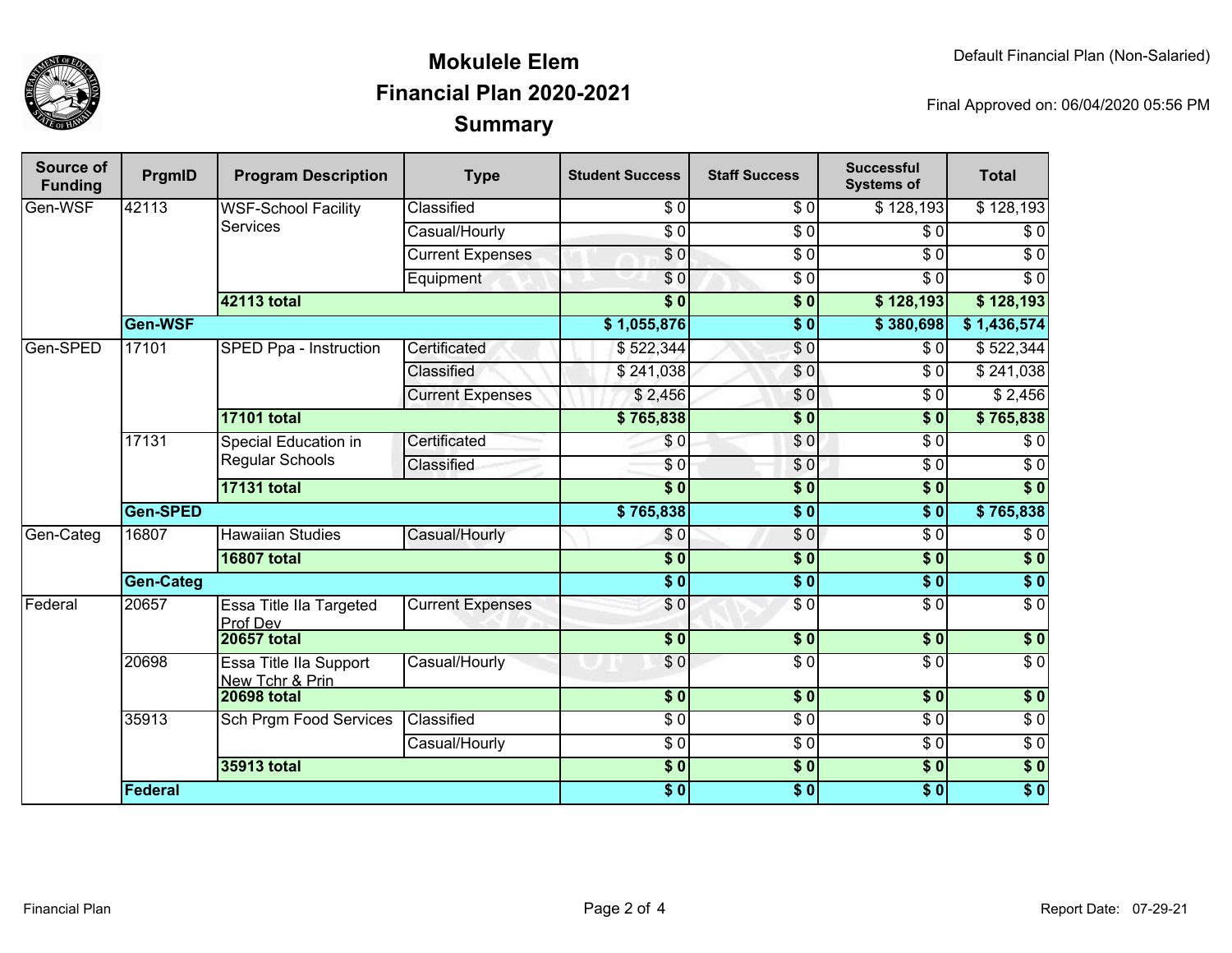

## **SummaryMokulele ElemFinancial Plan 2020-2021**

Final Approved on: 06/04/2020 05:56 PM

| <b>Source of</b><br><b>Funding</b> | PrgmID          | <b>Program Description</b>              | <b>Type</b>             | <b>Student Success</b>    | <b>Staff Success</b>   | <b>Successful</b><br><b>Systems of</b> | <b>Total</b>     |
|------------------------------------|-----------------|-----------------------------------------|-------------------------|---------------------------|------------------------|----------------------------------------|------------------|
| Gen-Cent                           | 35163           | <b>Food Services-General</b><br>Fund    | Classified              | $\sqrt{3}$                | $\overline{\$0}$       | $\sqrt{6}$                             | $\sqrt{6}$       |
|                                    |                 |                                         | Casual/Hourly           | \$ 0                      | $\overline{\$0}$       | $\sqrt{6}$                             | $\sqrt{6}$       |
|                                    |                 | <b>35163 total</b>                      |                         | $\overline{\$0}$          | $\sqrt{50}$            | $\overline{\$0}$                       | $\overline{\$0}$ |
|                                    | <b>Gen-Cent</b> |                                         |                         | $\overline{\$0}$          | $\overline{\bullet}$ 0 | $\overline{\$0}$                       | $\sqrt{50}$      |
| Special                            | 19061           | DOD-Survey Card<br>Incentive            | <b>Current Expenses</b> | \$0                       | $\overline{\$0}$       | $\sqrt{6}$                             | $\overline{\$0}$ |
|                                    |                 | <b>19061 total</b>                      |                         | \$0]                      | \$0                    | \$0                                    | \$0              |
|                                    | 19062           | DOD-Fed Connected                       | <b>Current Expenses</b> | \$0]                      | \$0                    | \$0                                    | $\overline{\$0}$ |
|                                    |                 | Student Incentive                       | Equipment               | \$0                       | \$0                    | $\overline{\$0}$                       | $\overline{\$0}$ |
|                                    |                 | <b>19062 total</b>                      |                         | \$0                       | \$0                    | \$0                                    | $\sqrt{ }$       |
|                                    | 19078           | DOD-Ea-Readying<br>Radford Complex FY16 | <b>Current Expenses</b> | \$0                       | \$0                    | $\overline{\$0}$                       | $\overline{\$0}$ |
|                                    |                 | <b>19078 total</b>                      |                         | $\sqrt{5}$                | \$0                    | $\frac{1}{2}$                          | \$0              |
|                                    | 35304           | Food Services-Special<br>Fund           | <b>Current Expenses</b> | $\frac{6}{3}$             | \$0                    | $\frac{3}{6}$                          | $\sqrt{6}$       |
|                                    |                 | 35304 total                             |                         | $\overline{\textbf{S}^0}$ | $\overline{\$0}$       | $\overline{\$0}$                       | $\sqrt{50}$      |
|                                    | <b>Special</b>  |                                         |                         | $\overline{\$0}$          | $\overline{\$0}$       | $\overline{\$0}$                       | $\overline{\$0}$ |
| Rev Fund                           | 45004           | <b>After School</b>                     | <b>Current Expenses</b> | \$0                       | \$0                    | \$0                                    | $\sqrt{6}$       |
|                                    |                 | 45004 total                             |                         | $\overline{\$0}$          | \$0                    | $\overline{\$0}$                       | $\overline{\$}0$ |
|                                    | <b>Rev Fund</b> |                                         |                         | $\overline{\$0}$          | $\sqrt{50}$            | $\overline{\$0}$                       | $\overline{\$}0$ |
| <b>Grand Total</b>                 |                 |                                         | \$1,821,714             | $\sqrt{50}$               | \$380,698              | \$2,202,412                            |                  |